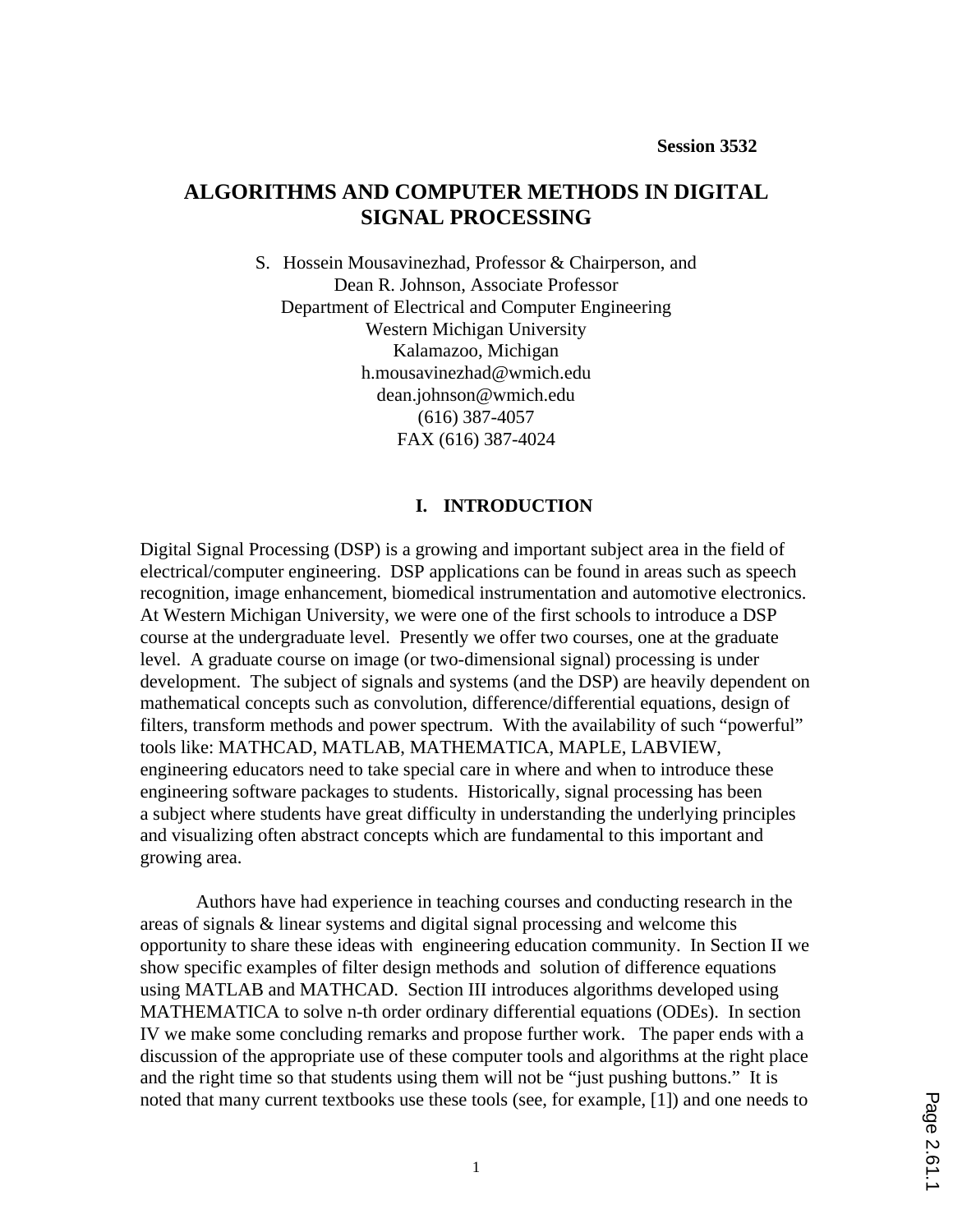be careful that students will learn the main and underlying ideas for the subject matter under study before they are exposed to these computer methods.

## **II. DSP Examples**

Among electrical/computer engineering subjects, possibly linear systems theory and digital signal processing (including image processing and pattern recognition) are those usually identified by students to contain a lot of mathematical concepts some, in their opinion, being "pure math". At our school, the ECE programs start with a study of mathematics and basic sciences, courses on digital logic and electric circuits, followed by courses on microprocessor engineering, computer science and other courses including those specific to the student's chosen major (electrical or computer engineering). The Signals  $&$  Systems track include courses in linear systems, random signals and processes, communication systems, feedback control systems, and digital signal processing. Some advanced undergraduate students, in preparation for their graduate studies, take further 500-level courses in digital controls and advanced DSP. In this section we show some examples of algorithms and use of MATHCAD and MATLAB in solving signal processing problems encountered in signals  $\&$  systems courses.

## EXAMPLE II.1

In this example we show the solution of a difference equation for a causal linear time (shift) invariant discrete-time system represented by the following linear constant coefficient difference equation (LCCDE):

 $y(n) -3y(n-1) +2y(n-2) = 6x(n) -10x(n-1) +2x(n-2)$ , for input  $x(n) = \delta(n)$ .

Note that the solution is the impulse response (IR) of the system and is important in the study of filters and control systems. We begin the solution by the following recursive algorithm which is derived from the given LCCDE and noting that because the system is causal, h(-1)=h(-2)=0 and also the fact that  $\delta(n-n_0)=0$  except for  $n=n_0$  where it is unity.

Put  $n=0$  in LCCDE:  $h(o) = 6$ , similarly:  $h(1) = 8$ ;  $h(2) = 14$ ;  $h(3) = 26$ ;  $h(4) = 50$ . These will be used as a kind of initial conditions (IC) in the problem.

Note that for  $n > 2$ , we have a homogeneous LCCDE and with  $x(n) = \delta(n)$  we have:  $y(n) = h(n)$  (IR), as a solution try  $\lambda^n$  and obtain the characteristic equation (CE):

 $λ^n - 3λ^{n-1} + 2λ^{n-2} = 0$  or  $λ^2 - 3λ + 2 = 0$ 

Roots are  $\lambda_1 = 1$  and  $\lambda_2 = 2$ . At this point we can point out that MATLAB's ROOTS command can be used, as an example, to find the roots of more complex CEs. For this simple case the commands are: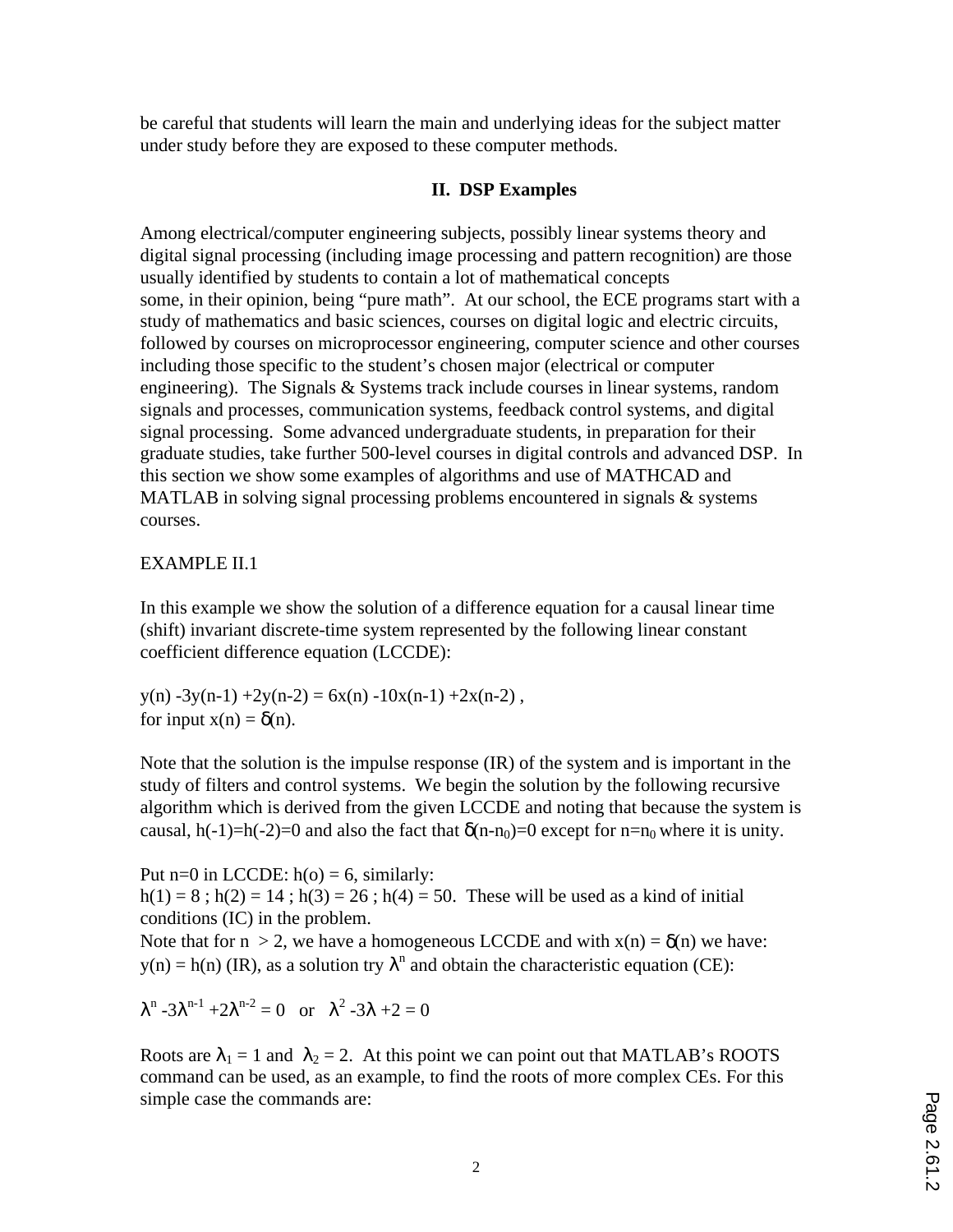$>>A=[1 -3 2];$  $>>$ ROOTS(A)  $ANS =$ 2 1

With the roots of the characteristic equation we can compute the impulse response as:

 $h(n) = C_1 + C_2(2)^n$ ;  $n > 2$ .

Using previously derived initial conditions one gets the following set of equations for the unknown coefficients  $C_1$  and  $C_2$ :

$$
C_1+8C_2=26
$$

 $C_1 + 16C_2 = 50$ 

With results  $C_1 = 2$  and  $C_2 = 3$ . Again note that for large number of unknowns we may put the systems of equations into a matrix form  $AX = B$  where X contains the unknown coefficients. For our example the MATLAB commands are:

>>A=[1 8;1 16]; >>B=[26;50]; >>X=inv(A)\*B X = 2 3

Finally the complete solution for the impulse response is found as:

 $h(n) = 2 + 3(2)^n$ ;  $n > 2$  and  $h(0) = 6$ ,  $h(1) = 8$ ,  $h(2) = 14$ .

We now use MATHCAD to present a plot of  $h(n)$  vs. n. Note that it is easy to explain to students that the system is unstable and they can verify this by looking at MATHCAD plots as integer n is increased and h(n) grows exponentially.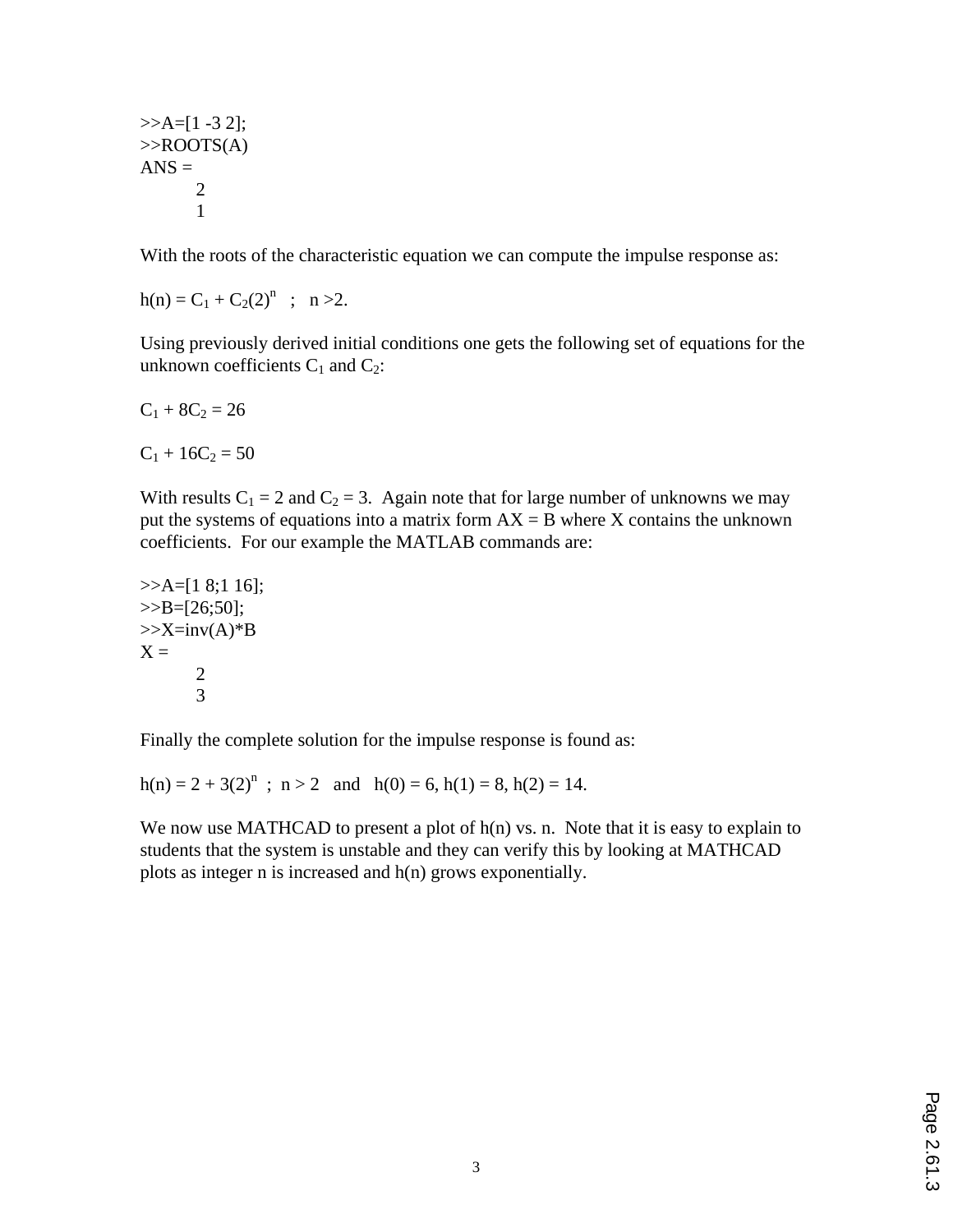

### EXAMPLE II.2

One of the important applications of signal processing is in the area of digital filtering. With a rich history behind them, filters or frequency selective devices are crucial components in communication systems or in biomedical instrumentation, to just name a few areas of application of filters. In a given frequency range of operation there can be many advantages of using a digital filter as compared to analog filter. It is important to keep in mind that a large amount of filter literature is in the domain of classical filters such as Butterworth, Chebyshev or elliptic filter design approximation theory. As an example, one can design a filter based on Chebyshev I approximation and then use the bilinear transformation to design the corresponding digital filter. MATLAB's signal processing toolbox can be utilized to facilitate the design of analog filter (AF). As a numerical example, consider the following:

Let's design a Chebyshev type I lowpass filter with order 5 and a ripple of 1 dB in the passband. The MATLAB commands are :

```
>>[z,p,k]=cheb1ap(5,1)z =[ ]
p=-0.0895 + 0.9901i-0.2342 + 0.6119i
       -0.2895 + 0.0000i-0.2342 - 0.6119i
       -0.0895 - 0.9901I
```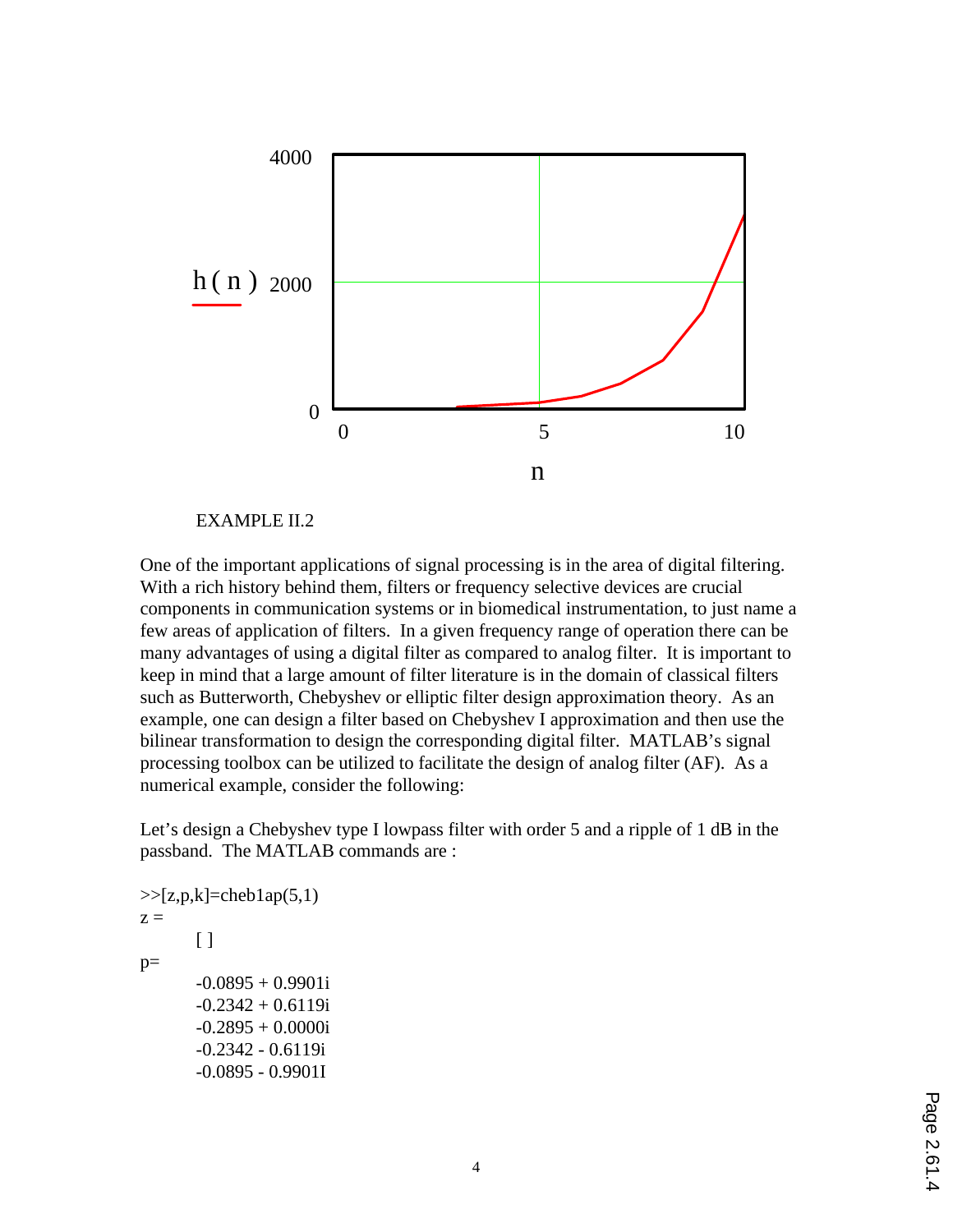Such that the s-domain transfer function of the filter can be obtained as:

 $H(s) = N(s)/D(s)$ 

Where  $N(s) = k = 0.1228$  (as obtained from MATLAB) and

 $D(s) = (s+0.2895)(s^2 + 0.179s+0.9883)(s^2 + 0.4648 + 0.42927).$ 

Assuming a sampling period (interval) of 1 second, one can use MATHCAD with the above H(s) and substitute  $s = 2(z-1)/(z+1)$  to get the equivalent filter in the z-domain. The frequency response of the digital filter can then be illustrated by using  $z = exp(j\omega)$ with j=i being the imaginary unit and  $\omega$  representing digital (radian) frequency. We now present results as obtained from MATHCAD:

$$
\Omega := 0, .05..5
$$
\n
$$
j := \sqrt{-1}
$$
\n
$$
H(\Omega) := \frac{.1228}{((j \cdot \Omega + .2895) \cdot (-\Omega^{2} + .179j \cdot \Omega + .9883) \cdot (-\Omega^{2} + .4684j \cdot \Omega + .42927))}
$$

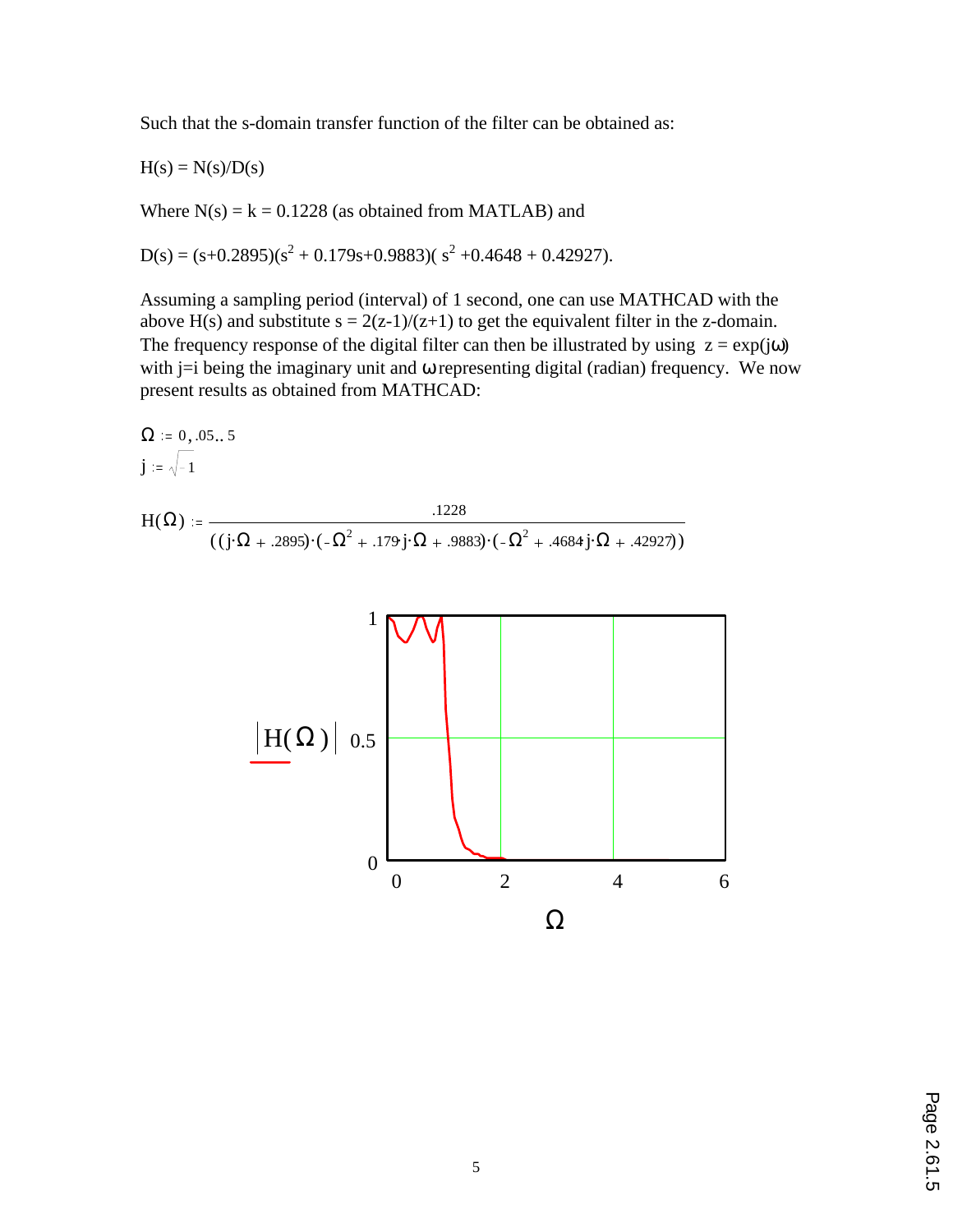$$
ω := 0,0.05..\pi
$$
  
\n
$$
z(ω) := exp(jω)
$$
  
\n
$$
s(ω) := 2 \cdot \frac{z(ω) - 1}{(z(ω) + 1)}
$$
  
\n
$$
H(ω) := \frac{.1228}{((s(ω) + .2895) \cdot (s(ω)^2 + .179 s(ω) + .9883) \cdot (s(ω)^2 + .4684 s(ω) + .42927))}
$$



Note that as mentioned earlier, ω represents digital frequencies while  $\Omega$  denotes analog frequency. Note that natural mathematical expressions can be directly entered into MATHCAD worksheet and then we can do processing, etc. This is considered to be a positive feature for the MATHCAD software package while the availability of toolboxes make MATLAB more useful in other signal processing applications. We have used both of these tools in our classes (in addition to other packages) and found that while MATHCAD is also popular with students, the lack of availability of the "student edition" of this tool for WINDOWS applications may be a drawback. The Computer-Aided Engineering (CAE) center of our college of engineering has many packages available for student use including the latest professional versions of MATLAB and MATHCAD. While we presented an example in this section of IIR filters, computer methods are also extremely useful for design of FIR (finite impulse response) digital filters. We intend to present more viewgraphs during the Conference.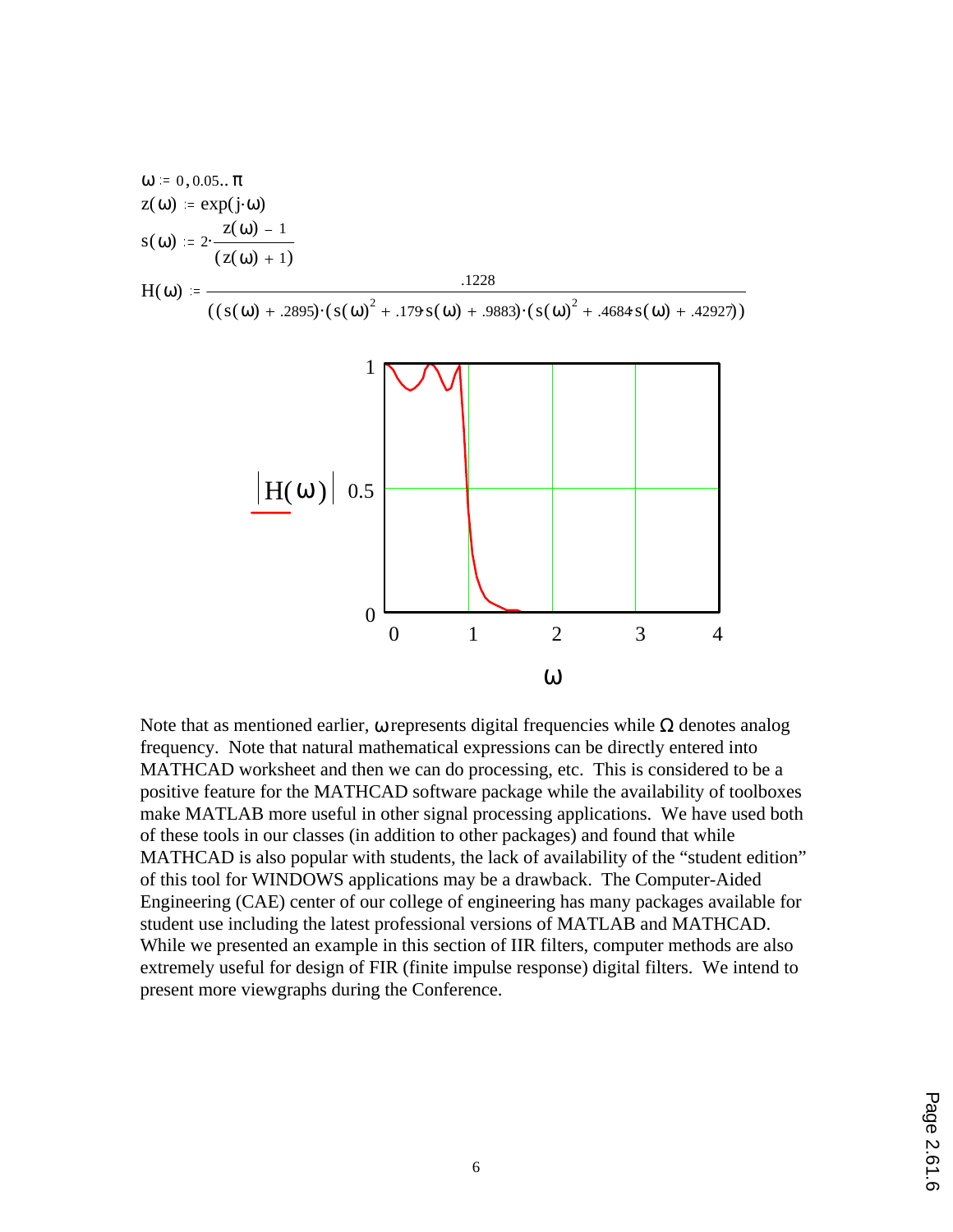## **III. ODE Examples and Algorithms**

Ordinary differential equations (ODEs) offer models useful for the treatment of linear systems and signal processing problems. Here we present algorithms for solving ODEs of the nth order. A time series analytical solution of nth order linear differential equations with step input follows.

We are interested in applying machine-generated Laplace transforms to a set of non-homogeneous second through fifth order linear differential equations in order to gain insight on the solution of the nth order case. The target differential equations have constant (but unknown) coefficients and are excited by a step function. In the analysis presented here (performed using the Mathematica mathematical programming language), zero initial conditions shall be assumed.

The target differential equations are expressed in terms of unknown constants **a-f** and excitation function  $f[t]$ , as shown in input statement 10:

```
In[10]:=
deq2 = a y''[t] + b y'[t] +c y[t] == f[t];
deq3 = a y'''[t] + b y''[t] +c y'[t] + d y[t] == f[t];
deq4 = a y''''[t] + b y'''[t] +c y''[t] + d y'[t] + e
y[t]==f[t];
deq5 = a y'''''[t] + b y''''[t] +c y'''[t] + d y''[t] + e
y'[t]+ f
y[t]==f[t];
```
Our analysis begins by loading Mathematica's Laplace Transform package:

```
In[11]:=
Needs["Calculus`LaplaceTransform`"]
```

```
In[12]:=
ILT = InverseLaplaceTransform;
```
The characteristic equation for a second order system may be derived as:

```
In[13]:=
ce2 = deg2[[1]] / . {(a_.)*Derivative[i_][y_][t_] -> a*s^i,
   (a_), * (y_-)[t_+] -> a
Out[13]=
 2
c + b s + a s
```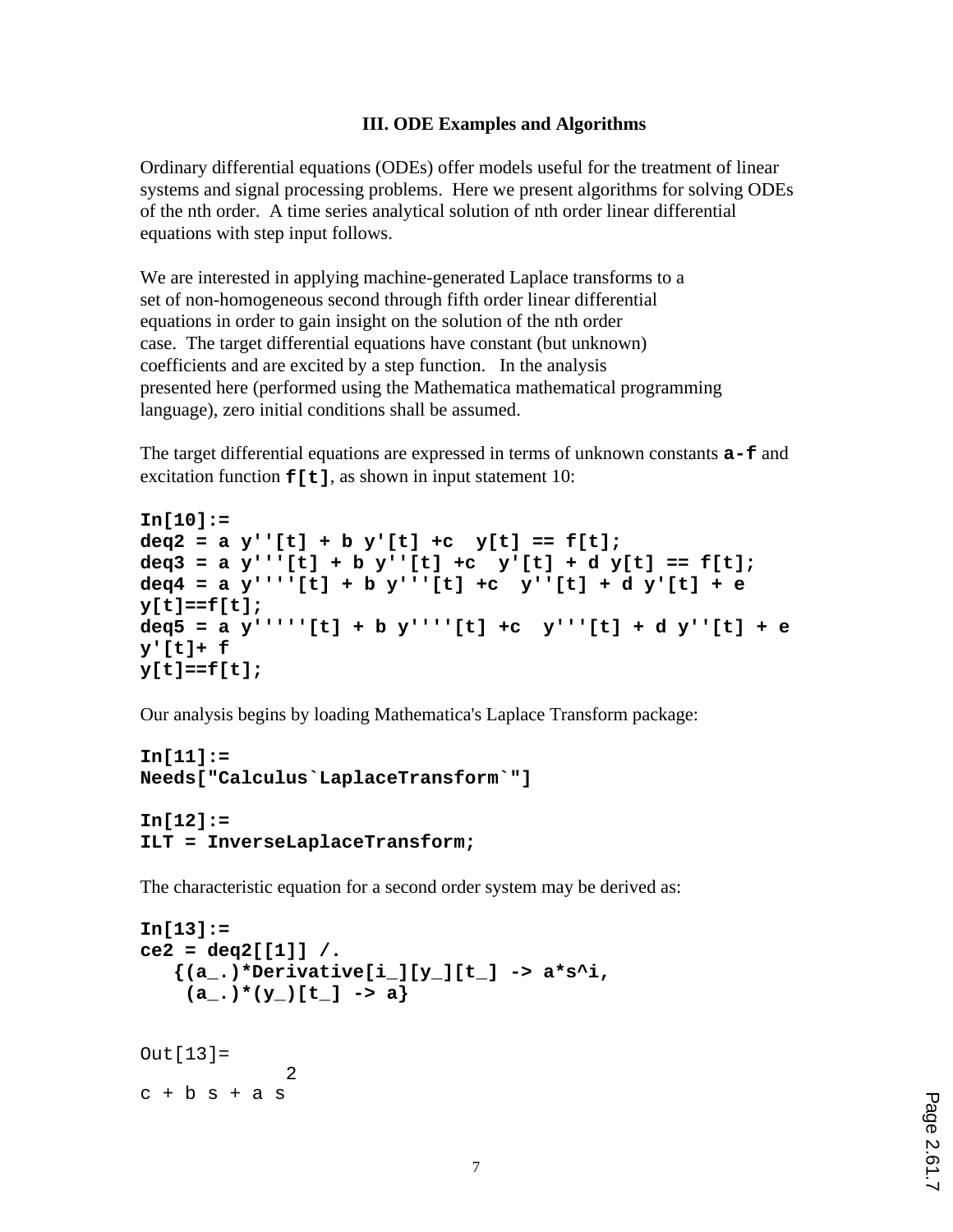The solution to a second order differential equation excited by a step input follows as:

```
In[14]:=
OfTheForm[ILT[1/(s*ce2), s, t], t]
Out[14] =1
- + c[1] Exp[t r[1]] + c[2] Exp[t r[2]]
c
```
The last operation employs a special encapsulation function [4] **OfTheForm** to encapsulate root objects **r[i]** and expansion coefficient objects **c[i]** in this solution. The tabulated roots and expansion coefficients are:

```
In[15]:=\{r[1], r[2]\}//TableForm
Out[15]//TableForm=
           2
-b Sqrt[b - 4 a c]--- - ----------------
      2 a 2 a
 2
-b Sqrt[b - 4 a c]--- + ----------------
2 a 2 a
In[16]:=Together[{c[1], c[2]}]//TableForm
Out[16]//TableForm=
         2
b - Sqrt[b - 4 a c]--------------------
         2
2 c Sqrt[b - 4 a c] 2
-b - Sqrt[b - 4 a c]---------------------
     2
2 c Sqrt[b - 4 a c]
```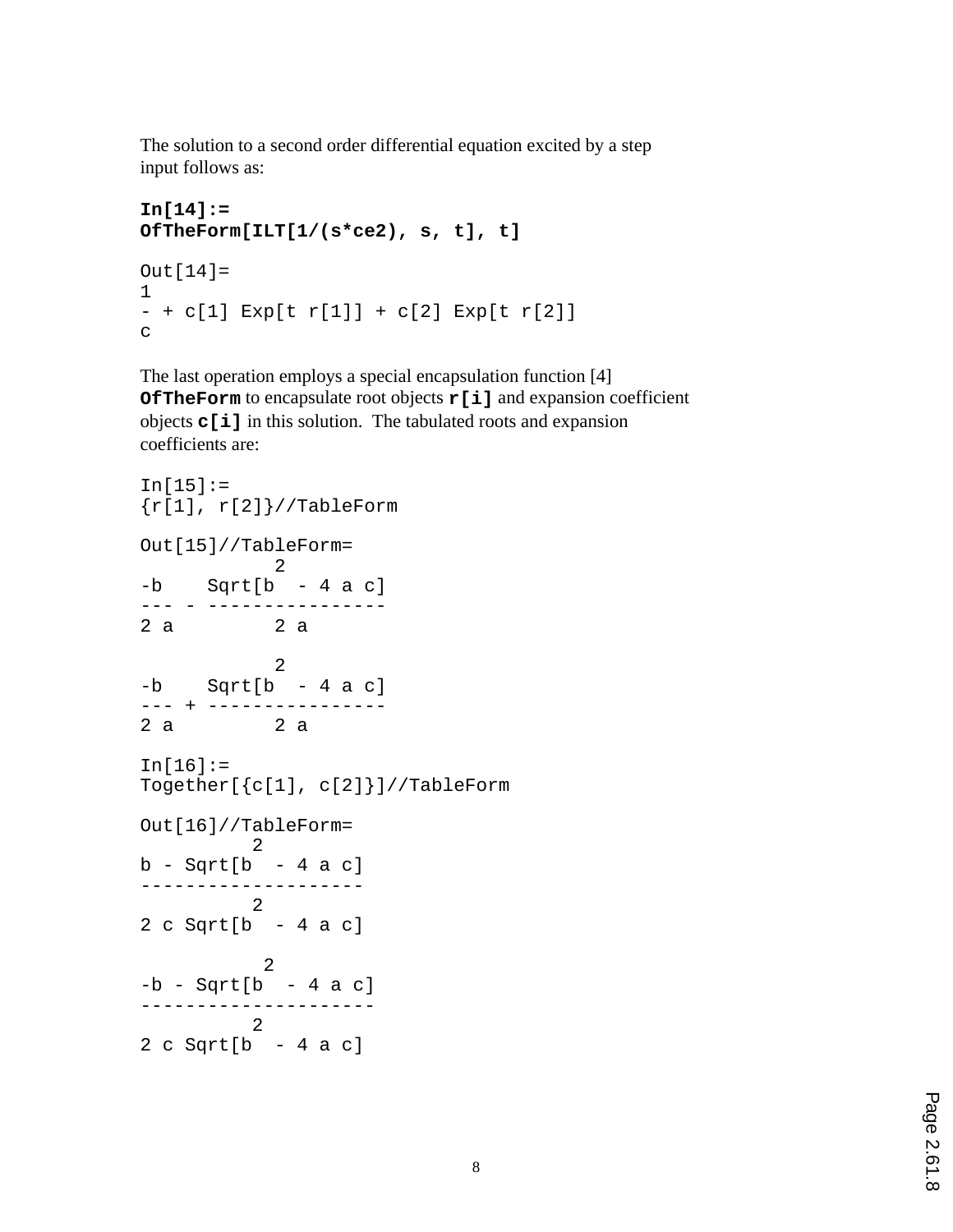Repeating this procedure for the third, fourth and fifth order cases yields the solution forms **y[t]** and expansion coefficients **c[i]** shown below:

### Second Order:

```
1
- + c[1] Exp[t r[1]] + c[2] Exp[t r[2]]
c
b - Sqrt[b - 4 a c]--------------------
      2
2 c Sqrt[b - 4 a c]
 2
-b - Sqrt[b - 4 a c]---------------------
 2
2 c Sqrt[b - 4 a c]
Third Order:
1
- + c[1] Exp[t r[1]] + c[2] Exp[t r[2]] + c[3] Exp[t r[3]]
d
 2
   -c - b r[1] - a r[1]-------------------------------
a d (r[1] - r[2]) (r[1] - r[3]) 2
  c + b r[2] + a r[2]-------------------------------
a d (r[1] - r[2]) (r[2] - r[3]) 2
    c + b r[3] + a r[3]--------------------------------
a d (r[1] - r[3]) (-r[2] + r[3])Fourth Order:
1
- + c[1] Exp[t r[1]] + c[2] Exp[t r[2]] + c[3] Exp[t r[3]] + c[4] Exp[t r[4]]
```

```
e
2 3
    -d - c r[1] - b r[1] - a r[1]---------------------------------------------
a e (r[1] - r[2]) (r[1] - r[3]) (r[1] - r[4])2 3
     d + c r[2] + b r[2] + a r[2]---------------------------------------------
a e (r[1] - r[2]) (r[2] - r[3]) (r[2] - r[4])
2 3
d + c r[3] + b r[3] + a r[3]
     ----------------------------------------------
a e (r[1] - r[3]) (-r[2] + r[3]) (r[3] - r[4])2 3
  d + c r[4] + b r[4] + a r[4]-----------------------------------------------
a e (r[1] - r[4]) (-r[2] + r[4]) (-r[3] + r[4])
```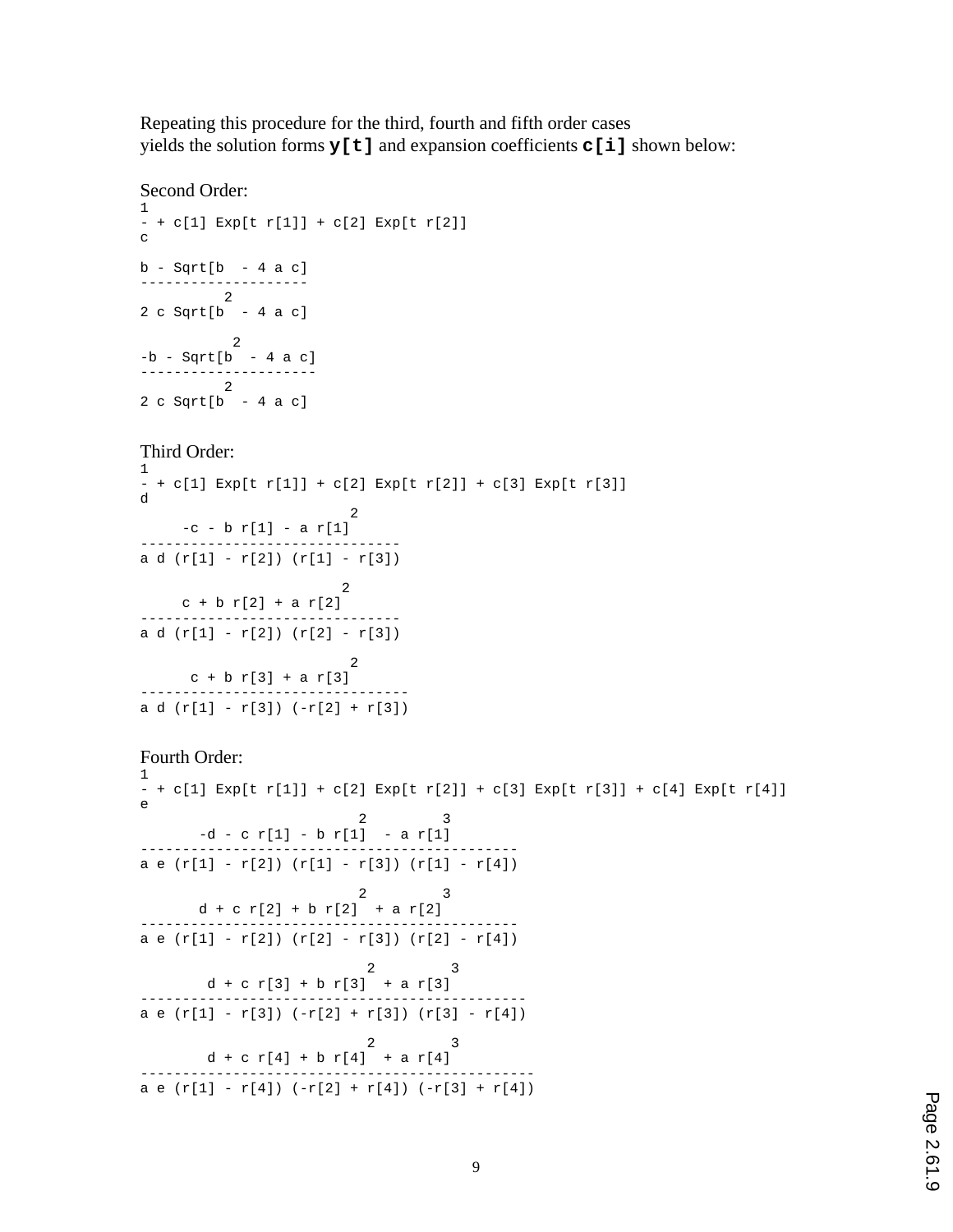```
Fifth Order:
1
- + c[1] Exp[t r[1]] + c[2] Exp[t r[2]] +
f
  c[3] Exp[t r[3]] + c[4] Exp[t r[4]] + c[5] Exp[t r[5]]
 2 3 4
(-e - d r[1] - c r[1] - b r[1] - a r[1] ) /(a f (r[1] - r[2]) (r[1] - r[3]) (r[1] - r[4])(r[1] - r[5])) 2 3 4
(e + d r[2] + c r[2] + b r[2] + a r[2]) /(a f (r[1] - r[2]) (r[2] - r[3]) (r[2] - r[4])(r[2] - r[5])) 2 3 4
(e + d r[3] + c r[3] + b r[3] + a r[3]) /(a f (r[1] - r[3]) (-r[2] + r[3]) (r[3] - r[4])(r[3] - r[5])) 2 3 4
(e + d r[4] + c r[4] + b r[4] + a r[4]) /(a f (r[1] - r[4]) (-r[2] + r[4]) (-r[3] + r[4])(r[4] - r[5])) 2 3 4
(e + d r[5] + c r[5] + b r[5] + a r[5]) /
 (a f (r[1] - r[5]) (-r[2] + r[5]) (-r[3] + r[5])(-r[4] + r[5]))
```
Close study of these results reveals a general time series solution to the following nth order differential equation

**a[n] y(n)[t] + a[n-1] y(n-1)[t] +...+ a[2] y''[t] + a[1] y'[t] + a[0] y[t] = m f[t]**

to be:

```
In[35]:=
y[t_, n<sub>1</sub> := Sum[c[i]*E^(r[i]*t), \{i, 1, n\}] + yf[t]
```
where **y**f[t] is the forced response and the expansion coefficients **c**[i,...] may be expressed by the following algorithm: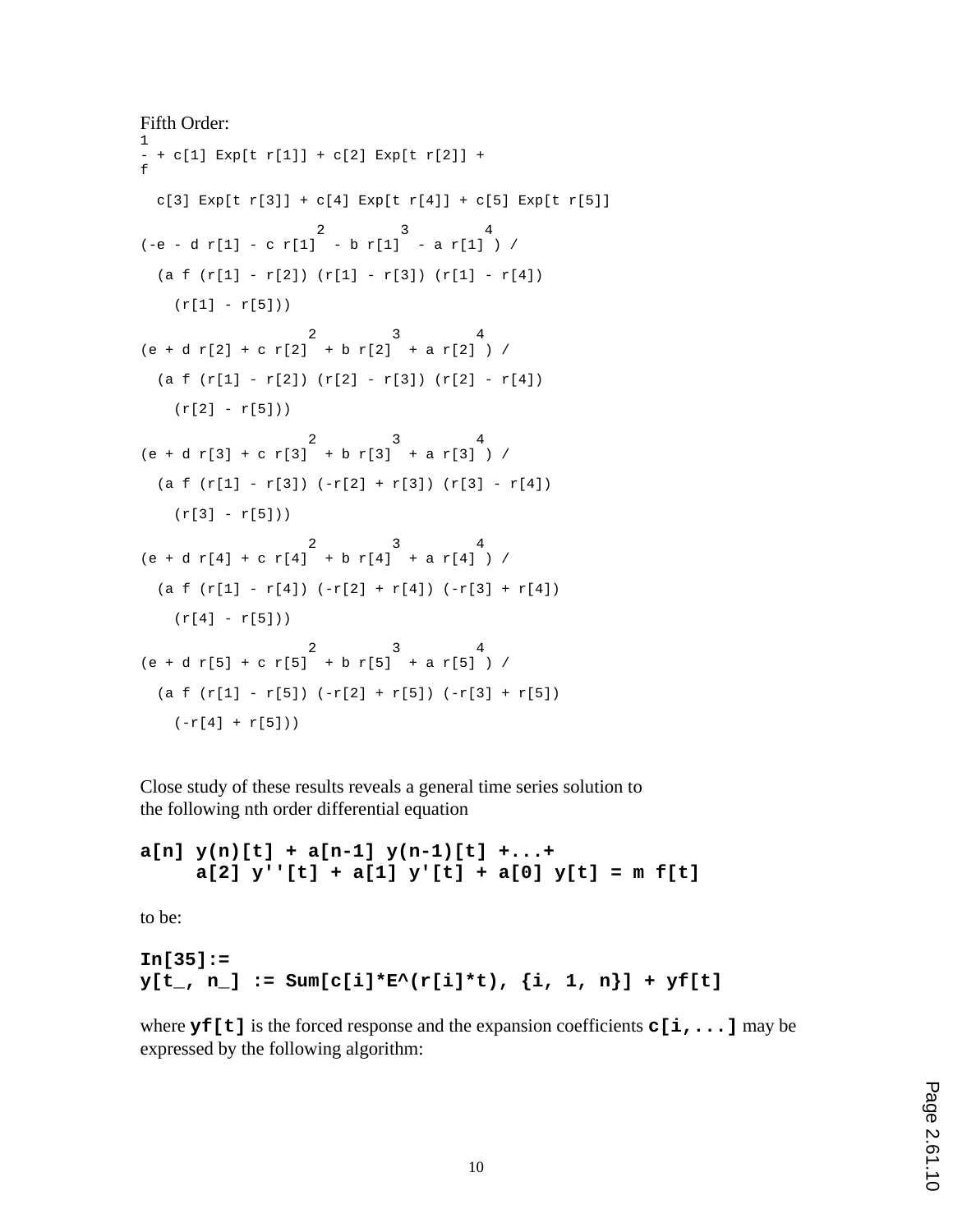```
In[36]:=
c[i_, coeff_List, root_List,(m_.)*(f_)[(\[Lambda]_.)*t]] :=
  Module[{a, r, j, n},
     n = Length[root];
    Do[a[j] = coeff([n - j + 1]), \{j, 0, n\}];Do[r[j] = root[[j]], {j, 1, n}]; g[i, n, a, r, m*f[t]]/
       (Product[r[i] - r[j],{j, 1, i - 1}]*Product[r[i]-r[j],
     {j, i + 1, n}])]
```
Note that the algorithm for **c[i]** associates the coefficient and root parameters in the Mathematica language as follows.

```
coeff = Table[a[i], {i, n, 0}]
root = Table[r[i], {i, 1, n}]
```
The time series algorithm also makes use of a special generating function  $g[i, \ldots]$  which characterizes the solution for the step input case:

```
In[37]:=
g[i_, n_, a_, r_, (m_.)*UnitStep[t]] :=
  (-m*Sum[a[k]*r[i]^(k - 1), {k, 1, n}])/(a[n]*a[0])
```
The particular solution for the step input can also be shown to be:

**In[38]:= yf[t] = m/a[0];**

Example applications of the method (in Mathematica and MathCAD) as well as solutions of ODEs excited by impulse and exponential forcing functions are detailed at http://www2.wmich.edu/~johnson.

### **IV. Conclusion and Further Work**

While we concentrated on use of a few software packages such as MATHCAD, MATLAB and MATHEMATICA, it is apparent that others can also be used and that every tool has its limitations. It is important to regard these as educational tools and present them to students along with careful derivation of necessary algorithms. For example, one good use of MATHCAD in the study of Fourier series will be to let students derive symbolic expressions for its coefficients,  $a_0$ ,  $a_n$ ,  $b_n$  given a periodic signal and then enter the following expression into MATHCAD:  $f(t) = a_0$ , +  $\Sigma_{n=1}^{\infty} [a_n \cos (n\Omega_0 t) + b_n \sin (n\Omega_0 t)],$